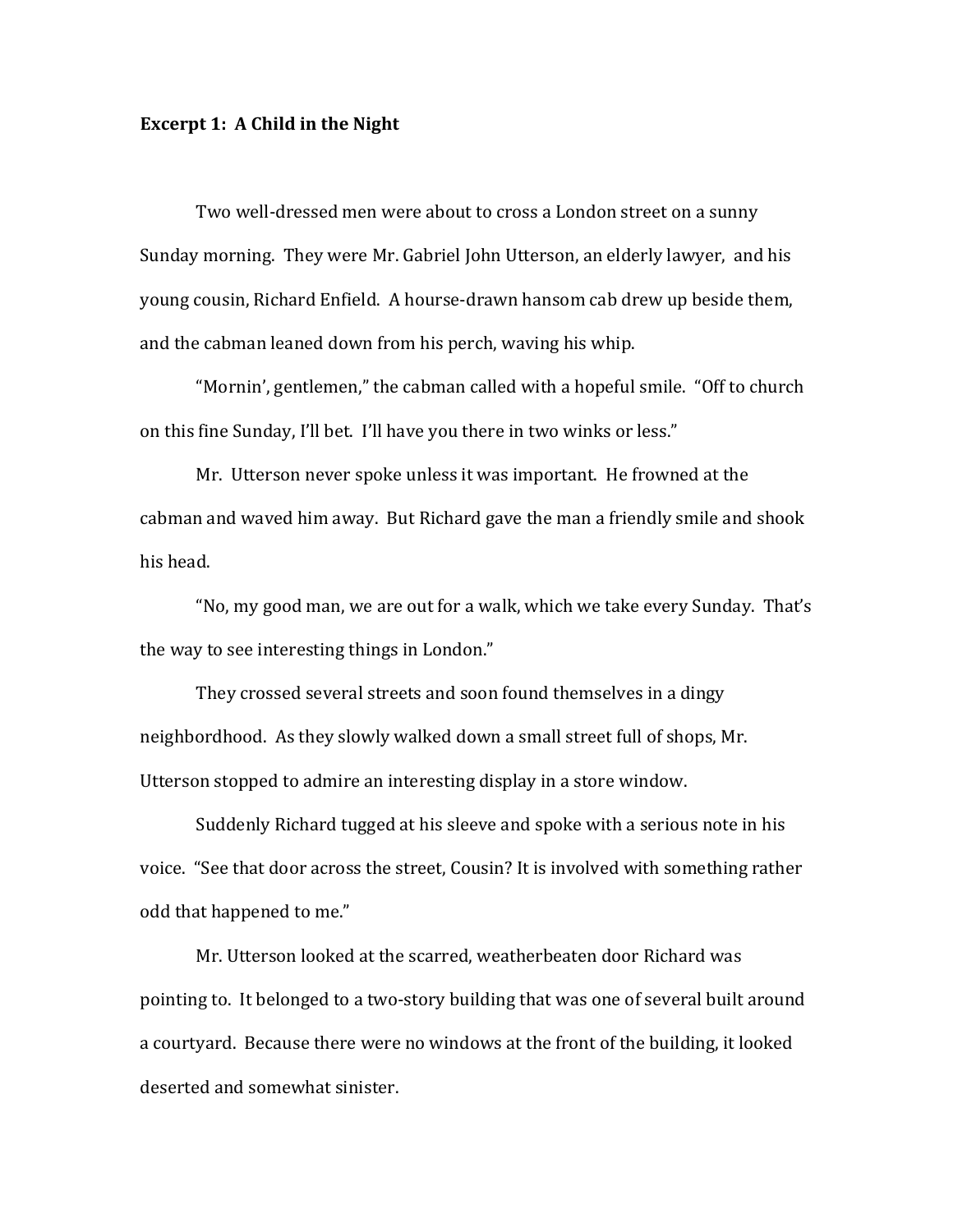## **Excerpt 2: Witness to a Murder**

Now the inspector broke in, for the story was getting confused. He explained to the lawyer that two men happened to meet across the road from where Sarah watched at her window. The older man was apparently asking for directions, for he pointed in one direction after bowing politely. The second man was Hyde. The inspector ordered Sarah to resume her story.

"Mr. Hyde didn't answer him, that I could tell. He waved his big cane about and seemed to want the old gentleman out of the way. He stamped his feet, almost like he was taken by a fit.

"Well sir, the old gentleman was surprised, and he stepped back. I guess he was a little afraid. I know I was, and I was safe indoors. But as soon as he stepped back, Mr. Hyde was on him! He lifted up that cane and brought it down ever so hard on the gentleman's head. He hit him and hit him. When the gentleman fell down, Mr. Hyde hit him some more. Then he jumped right on him, up and down. Just like them apes in the zoo do. That's when I left my senses."

"She had fainted, " explained the inspector. "By the time she came to and called the polite, it was two o'clock this morning. Mr. Hyde was gone, of course, but his victim lay in the road dead, horribly mangled. We found the bottom half of the cane in the gutter where it had rolled. It had been broken, even though it was made from some very tough and heavy wood. No doubt the murderer carried the top half away with him.